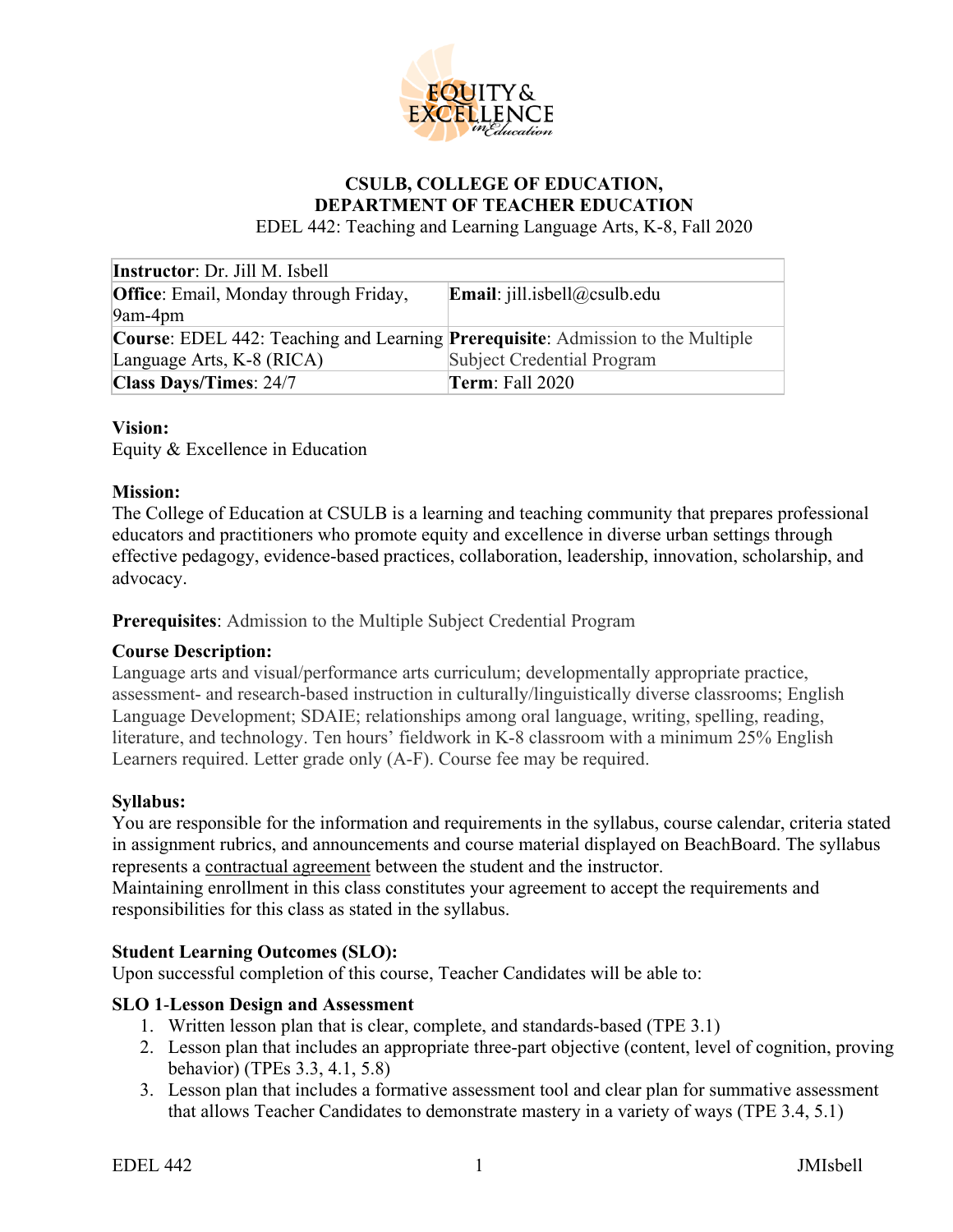- 4. Lesson plan that includes a step-by-step approach to the instructional sequence, procedures aligned with the lesson objective and appropriate task analysis (TPE 4.4)
- 5. Include plans for engaging Teacher Candidates, modeling, active participation, and checks for understanding (TPE 1.4, 1.8, 3.3, 4.7)
- 6. Lesson plan includes differentiated instruction (materials and/or proving behavior) for English Learners and at least one other identified subgroup at tiers 1 & 2 (TPE 1.4, 1.6, 3.5, 3.6, 4.4, 5.7, 5.8)
- 7. Lesson plan includes opportunities for Teacher Candidates to actively think critically and work collaboratively (TPE 1.5, 4.6)
- 8. Lesson goals and instructional strategies are based on student learning needs (TPE 1.1, 3.2, 4.2)
- 9. Lesson plan incorporates appropriate and available technology (TPE 3.7, 3.8, 4.7, 4.8)

# **SLO 2**-**Lesson Implementation and Assessment**

- 1. Lesson is taught in alignment with specified standards (TPE 4.3)
- 2. Objective/Learning Target is clearly communicated to all Teacher Candidates (TPE 3.1, 3.2, 4.4)
- 3. Materials are prepared and utilized effectively (TPE 4.3)
- 4. Appropriate pacing is used to teach the lesson and monitor for student learning (TPE 1.5, 4.3, 4.4, 4.7)
- 5. A variety of questioning and active participation (overt and covert) strategies are used throughout the lesson (TPE 4.3)
- 6. The results of active participation strategies are used to make adjustments to the instruction (TPE 1.8, 5.1, 5.2)
- 7. Teacher Candidates are engaged in self-assessment (TPE 4.5, 5.3)
- 8. Uses appropriate wait time during questioning (1.5, 1.6)
- 9. Effectively implements appropriate and available technology (TPE 3.7, 3.8, 4.7, 4.8, 5.3)

# **SLO 3**-**Classroom Management and Environment**

- 1. Teaches, reteaches, or reinforces rules, procedures, and routines (TPE 2.1, 2.2, 2.6)
- 2. Applies appropriate reinforcement techniques throughout the lesson (structure, approximation, extinction, consequences) (TPE 2.3, 2.5)
- 3. Effectively implements proactive and positive classroom management techniques (TPE 2.1, 2.3, 2.5, 2.6)
- 4. Implements appropriate strategies to maintain student motivation (TPE 1.3, 2.3, 2.5, 2.6)

# **SLO 4**-**Professionalism**

- 1. Arrives on-time and prepared to engage in instruction (TPE 6.8)
- 2. Conducts regular reflection on performance (TPE 6.1)
- 3. Establishes professional learning goals (TPE 6.3)
- 4. Learns to communicate effectively and collaborate with all stakeholders (other teachers, administrators, support staff, parents, community members) (TPE 6.4)
- 5. Models ethical conduct of teaching professionals, including use of technology and digital media (TPE 6.5, 6.6)
- 6. Learns how to engage with parents (TPE 1.2, 2.6, 5.5, 6.4)

# **Required Texts:**

- Tompkins, G. (2016). *Language Arts: Patterns of Practice (9th ed).* Boston, USA. Pearson. ISBN: 978-0-13-384662-1
- Zarrillo, J. (2011). *Ready for revised RICA*: A test preparation guide for California's Reading Instruction Competence Assessment. Columbus, Ohio: Merrill/Prentice Hall. ISBN: 9780137008681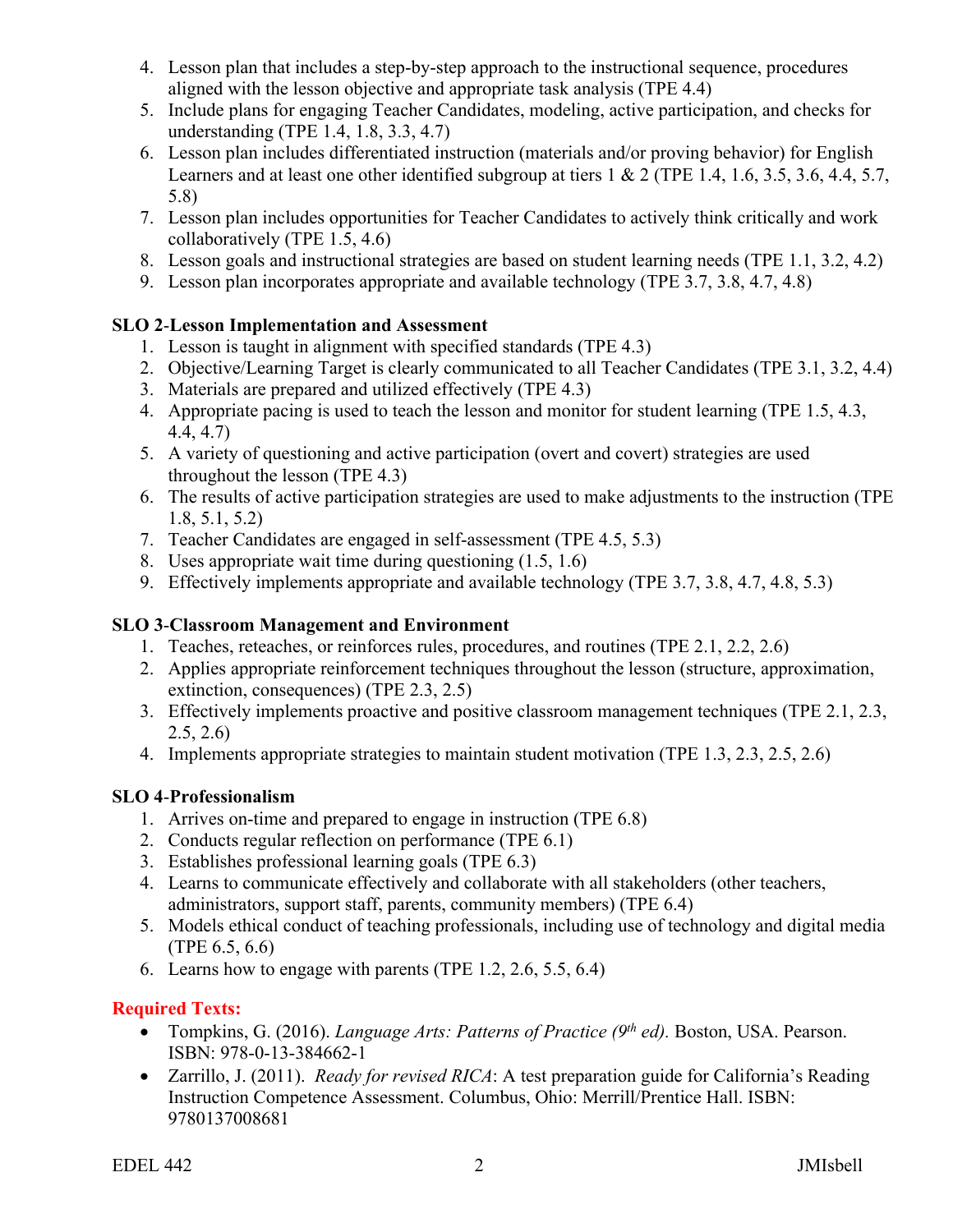- California State Department of Education (2002). *Visual and performing arts framework for California Public Schools, K-12*. <https://www.cde.ca.gov/be/st/ss/index.asp>
- California Common Core State Standards English Language Arts. <http://www.cde.ca.gov/be/st/ss/documents/finalelaccssstandards.pdf>

#### **Technology:**

- The class will be using BeachBoard D2L for communication, dissemination of course materials, and access to web-based resources.

- All Teacher Candidates must sign-up for BeachBoard access via their CSULB Internet account. Login at http://beachboard.csulb.edu

- You will also be able to access email free of charge via [https://daf.csulb.edu/email/.](https://daf.csulb.edu/email/) You need to use your CSULB email account for all correspondence.

- Recommended browsers: For Windows PC-Internet Explorer; For Mac-Safari.

## **Technical Assistance: Please do not email the instructor with technology issues.**

For BeachBoard, please contact the Technology Help Desk using their online form – [http://web.csulb.edu/divisions/aa/academic\\_technology/thd/contact/](http://web.csulb.edu/divisions/aa/academic_technology/thd/contact/) or by phone at (562) 985-4959 or visit them on campus in the Academic Service (AS) building, room 120.

## **Computer Access:**

Two open access computer labs are available for current CSULB Teacher Candidates. Both the Horn Center (located in lower campus) and the Spidell Technology Center (located in Library) are a great resource for Teacher Candidates needing to use a computer. Visit the Open Access Computing Facilities - <http://www.csulb.edu/library/guide/computing.html> website for an extensive list of all available software installed in both computer labs.

#### **BeachBoard Access:**

To access this course on BeachBoard - <https://bbcsulb.desire2learn.com/> you will need access to the Internet and a supported Web browser (Firefox is the recommended browser). You log in to BeachBoard - <https://bbcsulb.desire2learn.com/> with your CSULB Campus ID and BeachID password. Bookmark this link for future use, or you can always access it by going to CSULB - [http://www.csulb.edu/'](http://www.csulb.edu/)s homepage and clicking on the BeachBoard link at the top of the page. Once logged in to BeachBoard, you will see the course listed in the My Courses widget on the right; click on the title to enter the course.

#### **S4@ The Beach:**

ALL credential candidates are required to submit their fieldwork placement forms on S4@ The Beach. Please submit the following:

- 1. Indicate your fieldwork site on S4  $\omega$  The Beach and complete the Placement Confirmation Form.
- 2. Submit a time log by the end of the semester. To submit the time log, candidates must indicate the total number of hours they spent in the field for each course and upload verification to  $S4(\hat{a})$ The Beach. Candidates are encouraged to complete and submit the College of Education Fieldwork Verification form available on the Office of Clinical Practice website.
- 3. Submit annotated video bibliography of at least 10 video viewed and reflected on. Videos will be provided by the instructor.
- 4. Information on how to indicate your fieldwork site (placement) and complete the time log can be found on the Office of Clinical Practice website at [www.csulb.edu/ocps4.](http://www.csulb.edu/ocps4)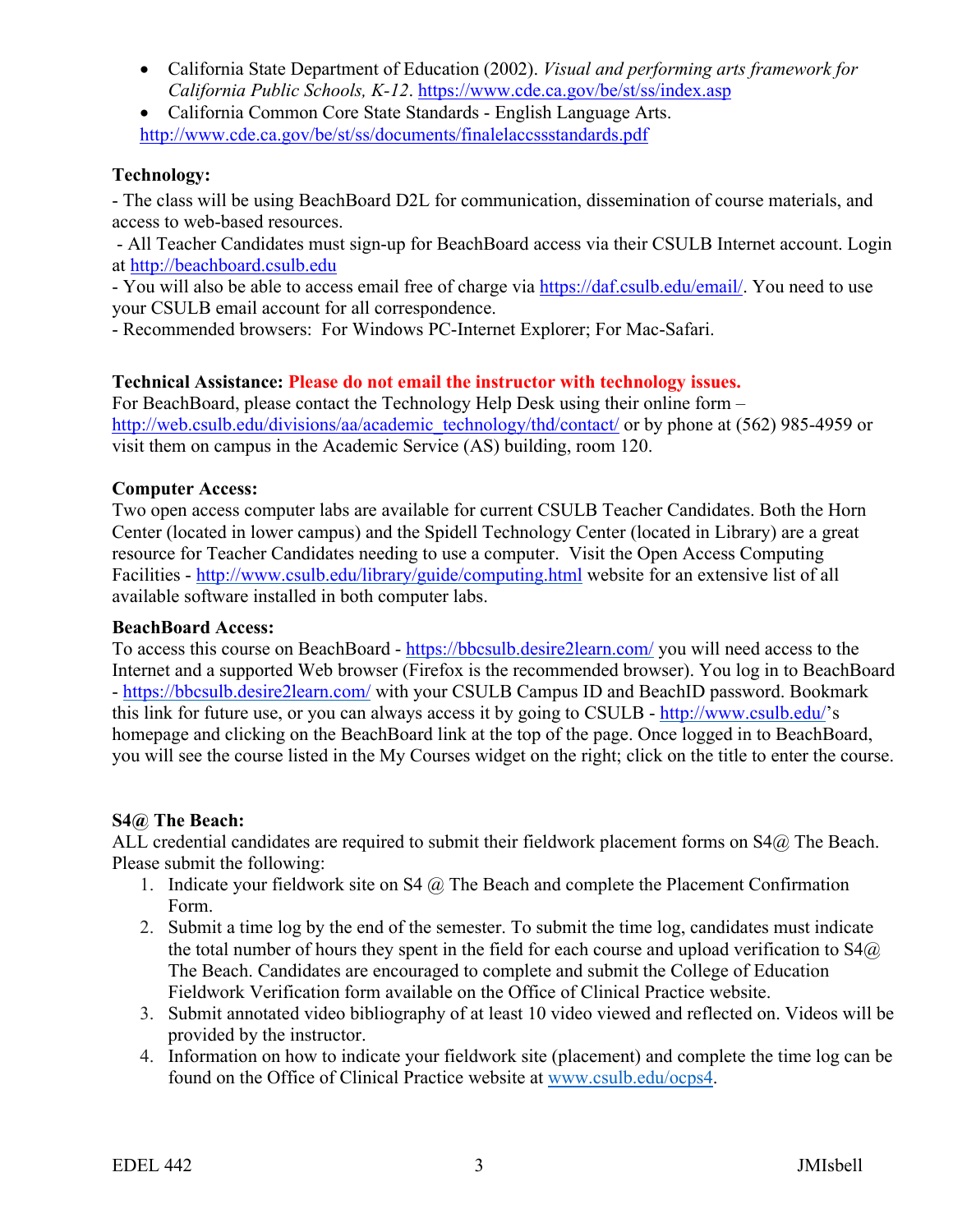## **Description of Assignments**

## **Field Experience, Clinical 2:**

- In response to the global pandemic, this course has been modified. Instead of working with a small group of students, you will complete *Alternative Assignments* (viewing videos, analyzing teaching and student work, writing lesson plans, participating in collaborative discussions). Detailed descriptions of each lesson will be on Beachboard.
- An annotated video bibliography and the following hours will be reported to  $S_4(a)$ thebeach to meet CTC requirements.
- Alternative Assignment Equivalency Hours:

| Spelling and Writing Assessment          | 1 hour  |
|------------------------------------------|---------|
| ELD Lesson & Video                       | 2 hours |
| Writing Process & Video (Signature       | 3 hours |
| Assignment)                              |         |
| Video Viewing and Annotated Bibliography | 4 hours |
| <b>Total Hours: 10 hours</b>             |         |

## **Discussion Board (14 weeks x 4 pts. = 56 point possible):**

- Teacher Candidates will respond to a weekly prompt on the Discussion Board by 11:59pm each Thursday
- Teacher Candidates will respond to a minimum of two other classmate's post by 11:59pm that Sunday
- Teacher Candidates are required to read all posts. Initial posts and responses will be monitored for participation credit.
- **Participation Grades:**
	- o Initial Post of at least 200 words (2 pts. Each week)
	- $\circ$  2 substantive replies to classmates (1 pt. each per week = 2 pts. per week)

# **Spelling and Writing Assessment (10 points possible):**

- Alternate assignment due to pandemic: Teacher candidates will analyze two writing samples from a first-grade student.
- Use multiple forms of on-going, authentic assessment of the stages of spelling.
- Identify a child's strengths and needs and make recommendations for spelling and/or grammar; and writing instruction. See example on Beachboard.

#### **Reading Response Journals (5 total x 3 pts each; #6 is extra credit=15 points possible; and, 3 extra credit):**

- Please read thoroughly all the assigned readings for each week (see the course schedule). In each response journal, you need to:
- 1. State at least 3 important points you have learned from the readings. These 3 main points should be related to the aspect(s) of reading instruction and/or reading process covered in the readings. They should be about writing, spelling, vocabulary, and oral language development, which are the foci of EDEL 442 *Teaching Language Arts, K-8*.
- 2. Number and state each important point, then respond to it. Use the following questions to guide your response.

Do you agree or disagree with . . . ? Why?

How do the points challenge you to think about your beliefs about . . .?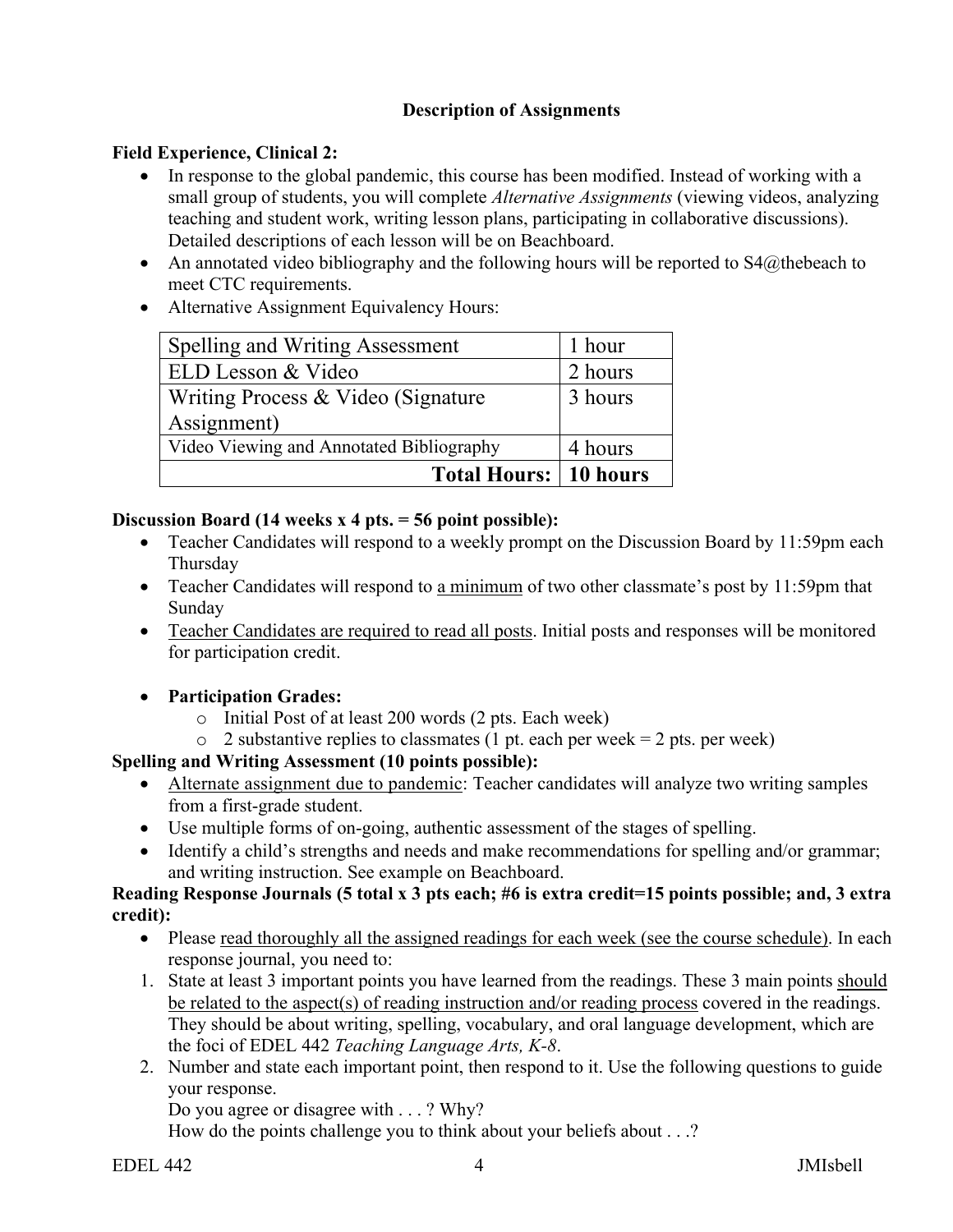How do the points support or do not support what you have experienced/observed in classrooms? Why are these points important to you?

What do these points remind you of?

- 3. Your response journal should be NO FEWER than 400 words.
- 4. Submit your response journal to the Dropbox. Late Response Journals will receive 0 points.

# **Literature Unit (60 points possible total):**

- **1. Choice of Text:** See Beachboard for guidelines and examples
- **2. ELA/ELD Lesson:** Learning new nouns and verbs using ELD strategies.
- Alternate assignment due to pandemic: Using any video conferencing tool (Zoom, FaceTime, Google Duo, etc.), the "teacher" will teach the ELA Lesson to the "student". Your "student" can be a child, friend, family member, roommate, etc.
- Teacher Candidates will record themselves practicing the lesson  $(< 5$  minutes). Upload the video to Dropbox. (10 points)
- You will write a formal lesson plan (10 points) based upon the ELA standards. During your lesson, you will utilize strategies to foster comprehension and fluency for English Learners (ELs): Total Physical Response and Using Realia/Visuals.
- You will select two sets of words (four verbs and four nouns) for a minimum of eight (8) total words from your children's storybook to teach using ELD techniques.
- Your lesson will be taught in three parts:
- In Part A, you will teach selected verbs using a technique called Total Physical Response (TPR).
- In Part B, you will provide realia or visuals to teach nouns.
- Part C will be a game to develop fluency with your nouns and verbs.
- 3. **Graphic Organizer:** create a graphic organizer that supports the comprehension of your text. This graphic organizer will later support the writing process of your Signature Assignment. (10 points).
- 4. **VAPA Lesson:** This part of your literature study unit moves "beyond" the selected work of children's literature, but it remains based upon the book. Specially Designed Academic Instruction in English (SDAIE) refers to a collection of strategies applied to teach subject area content to ELs. In this case, the content will be derived from the Visual & Performing Arts Framework (visual arts, drama, dance, music).
- Using a theme, idea, or artistic technique found in the storybook, you will create a VAPA project that includes grade level VAPA and ELA standards.
- Alternate assignment due to pandemic: You will not submit a lesson plan, but you will post pictures of the activities and final product(s) to the Discussion Board and Dropbox. TPEs: 1, 2, 3, 4, 5, 6, 7, 8, 9, 10. See examples on Beachboard.
- 5. **Virtual Field Trip:** Taking inspiration from your picture book, you will choose a content area and integrate it with ELA and technology. See example on Beachboard. (10 points)
	- Alternate assignment due to pandemic: You will upload your Virtual Field Trip to Discussion Board and provide feedback to at least 5 other classmate's Virtual Field Trips. You must include the following:
- Content Area, Subject, Grade Level, ELA Standards, Content Area Standards,
- Basic facts about that topic (examples: population, demographic info, significance of topic, etc.), Places to visit in that location or places to visit to learn about the topic (examples: cities, buildings, museums, statues), Pictures and images, and a culminating activity.
- You must include links to external sources. That is what makes the field trip interactive!
- Failure to do so will result in a significant grade reduction.

EDEL 442 S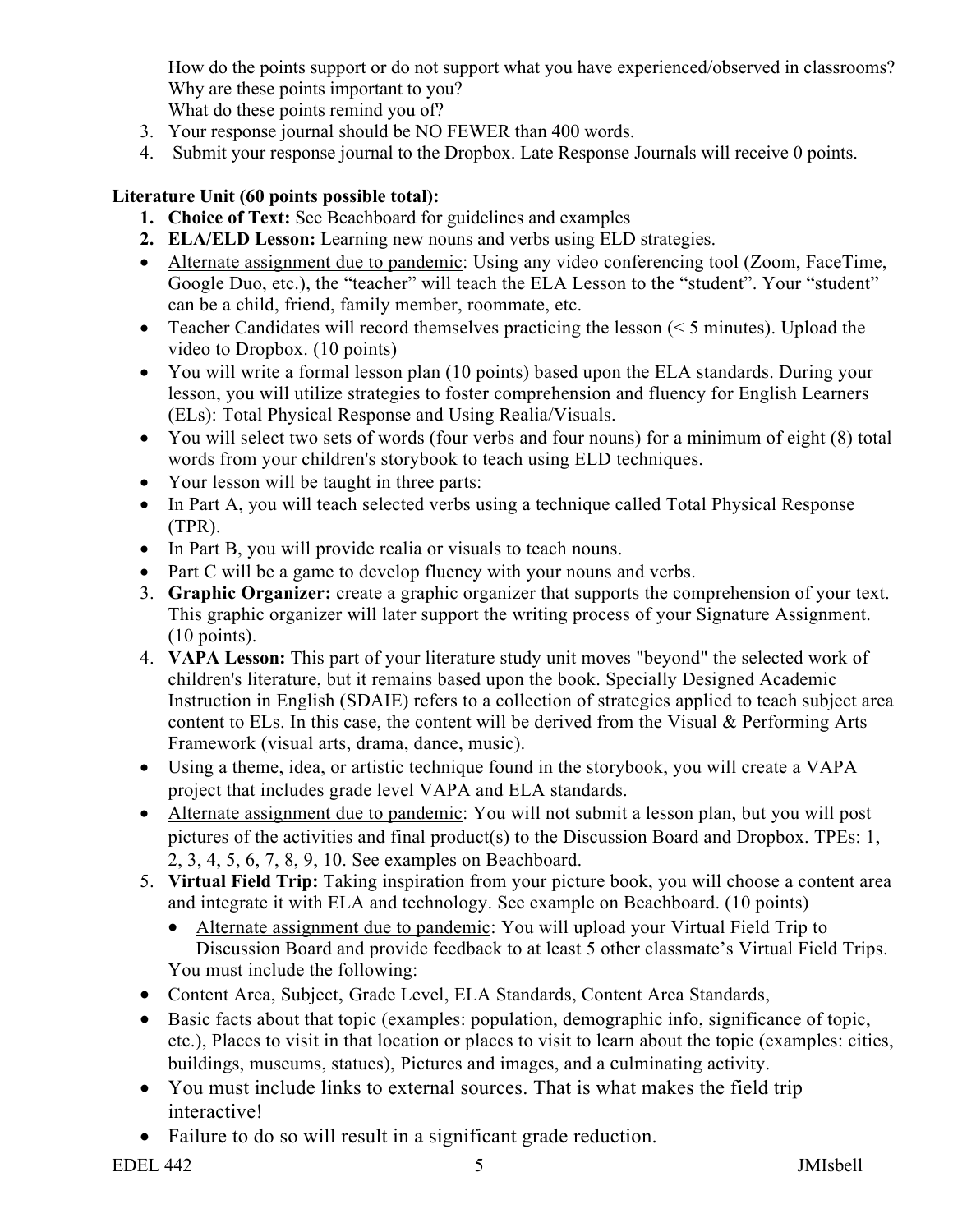**6. Literature Unit Planner/Graphic Organizer/Brainstorm Map:** The above assignments are *part* of a unit plan based on one text. You will create a Brainstorm Map to complete the unit, including the above items. See Tompkins text pages 363 and 365 (Chapter 12) and Beachboard for what detail to include. (10 points)

#### **Signature Assignment: Process Writing: Instruction, Assessment, and Reflection (25 points possible; 20 pts. From rubric score and 5 points for video submission)**

- Alternate assignment due to pandemic: You will pair with a "student". Your "student" can be a child, friend, family member, roommate, etc.
- Using any video conferencing tool (Zoom, FaceTime, Google Duo, etc.), the "teacher" and "student" will select a focus for the writing based on the book from the Literature Unit.
- The "teacher" will walk the "student" through the entire writing process: prewrite, draft, revise, edit and publish. Your first task will be using the graphic organizer you created from the Literature Unit to guide the "student's" writing.
- See Appendix A for requirements and rubric.
- **NO LATE SUBMISSIONS OF THE SIGNATURE ASSIGNMENT WILL BE ACCEPTED.**

#### **Course Policies and Requirements**

#### **Teacher candidates are expected to demonstrate professionalism in the following ways:**

#### **Grading Policy:**

- No late Discussion Board posts will be accepted.
- Grades are determined based on specific evaluation rubrics for each assignment. On time submissions are eligible for full credit. **Late submissions, within one week of the deadline, will be penalized by 20%.** At the instructor's discretion, a student may resubmit up to two assignments for a higher grade. However, resubmitted assignments are not eligible for full credit and will also receive a penalty of a 20% deduction. **No assignments will be accepted seven days after the due date unless an agreement has been made between the instructor and the teacher candidate. Any assignment posted seven days after the due date will not be graded.**
- All assignments are to be typed in Times New Roman; 12-point font, double spaced, and uploaded to BeachBoard except when otherwise indicated.
- Assignments are performance-based and graded per specific criteria as stated on Assignment Rubrics.
- Prior to doing any assignment, check Beachboard for guidelines and examples.
- The instructor is more than willing to clarify any questions about assignment criteria.
- Partial or off-topic assignments will not be accepted for grading.
- Keep a copy of each assignment for your own records.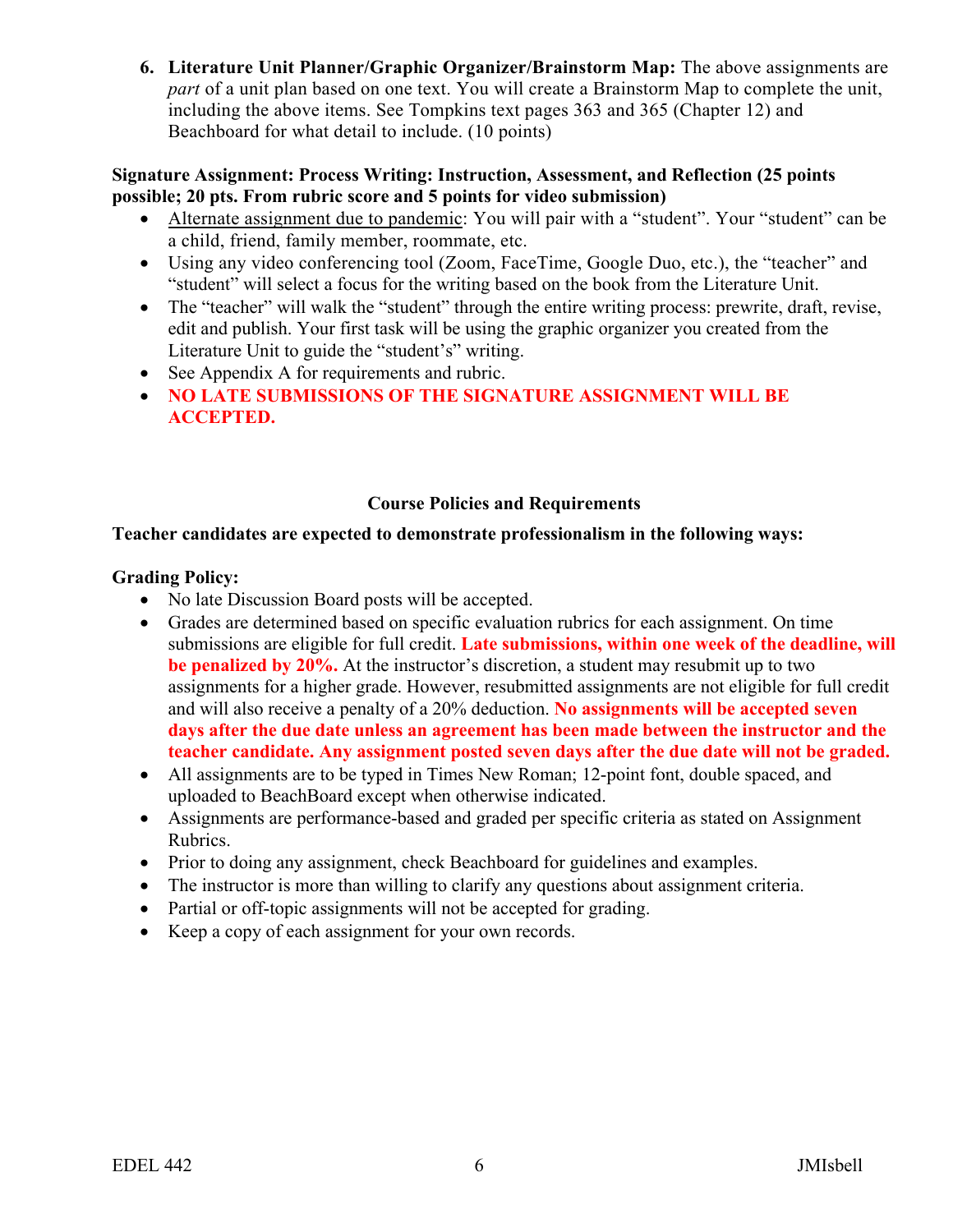#### **Evaluation Method:**

| <b>Assignment Description</b>                                     | <b>Linked to SLO</b> | <b>Points</b> |
|-------------------------------------------------------------------|----------------------|---------------|
| Discussion Board (Professionalism/Participation Grade)            | $SLO$ #4             | 56            |
| Response Journals                                                 |                      | 15            |
| Extra Credit Response Journal                                     |                      | $*3$          |
| <b>Spelling Assessment</b>                                        | $SLO \# 2$           | 10            |
| Writing Process Signature Assignment/Video                        | $SLO$ #2             | 20<br>5       |
| ELD Lesson (Literature Unit)/Video                                | $SLO$ #2             | 20            |
| Visual & Performing Arts Lesson (Literature Unit)                 | $SLO$ #2             | 10            |
| Virtual Fieldtrip (Literature Unit)                               | $SLO$ #1             | 10            |
| Comprehension Graphic Organizer (Literature Unit)                 | $SLO$ #2             | 10            |
| Unit Brainstorm/Organizer                                         | $SLO$ #2             | 10            |
| Fieldwork Verification on S4@thebeach w/annotated<br>bibliography | $SLOs \# 3 \& 4$     | 10            |
| <b>Grading Scale:</b>                                             |                      |               |

**Course** 

| <b>Percent Range</b> | <b>Letter Grade</b> |
|----------------------|---------------------|
| $90 - 100\%$         | $\forall$           |
| $89 - 80\%$          |                     |
| $79 - 70\%$          |                     |
| $69 - 65\%$          |                     |
| Below 64%            | F                   |

#### **Communication Policy**

Teacher Candidates may post questions to the *Virtual Office* on BeachBoard.

Teacher Candidates may email the instructor, Monday – Friday (9:00am-4:00pm). **The instructor is not obligated to respond to emails or questions in the** *Virtual Office* **outside of the hours posted. The instructor does not work on weekends.**

#### **Plagiarism/Academic Integrity Policy:**

Work that you submit is assumed to be original unless your source material is documented appropriately, such as a Works Cited page. Using the ideas or words of another person, even a peer, or a web site, as if it were your own, is plagiarism. The University policy on Cheating and Plagiarism (PS 85-19) is summarized in the Schedule of Classes:

[http://web.csulb.edu/divisions/aa/grad\\_undergrad/senate/documents/policy/2008/02/](http://web.csulb.edu/divisions/aa/grad_undergrad/senate/documents/policy/2008/02/)

#### **University Withdrawal Policy:**

Class withdrawals during the final three weeks of instruction are not permitted except for a very serious and compelling reason such as accident or serious injury that is clearly beyond the student's control and the assignment of an Incomplete grade is inappropriate Application for withdrawal from CSULB or from a class must be officially filed by the student with Enrollment Services whether the student has ever attended the class or not; otherwise, the student will receive a grade of "WU" (unauthorized withdrawal) in the course. Please refer to the CSULB Course Catalog to get familiar with the policy: [http://web.csulb.edu/divisions/aa/catalog/current/academic\\_information/class\\_attendance.html](http://www.csulb.edu/divisions/aa/catalog/current/academic_regulations/withdrawal_policy.html#http://web.csulb.edu/divisions/aa/catalog/current/academic_information/class_attendance.html)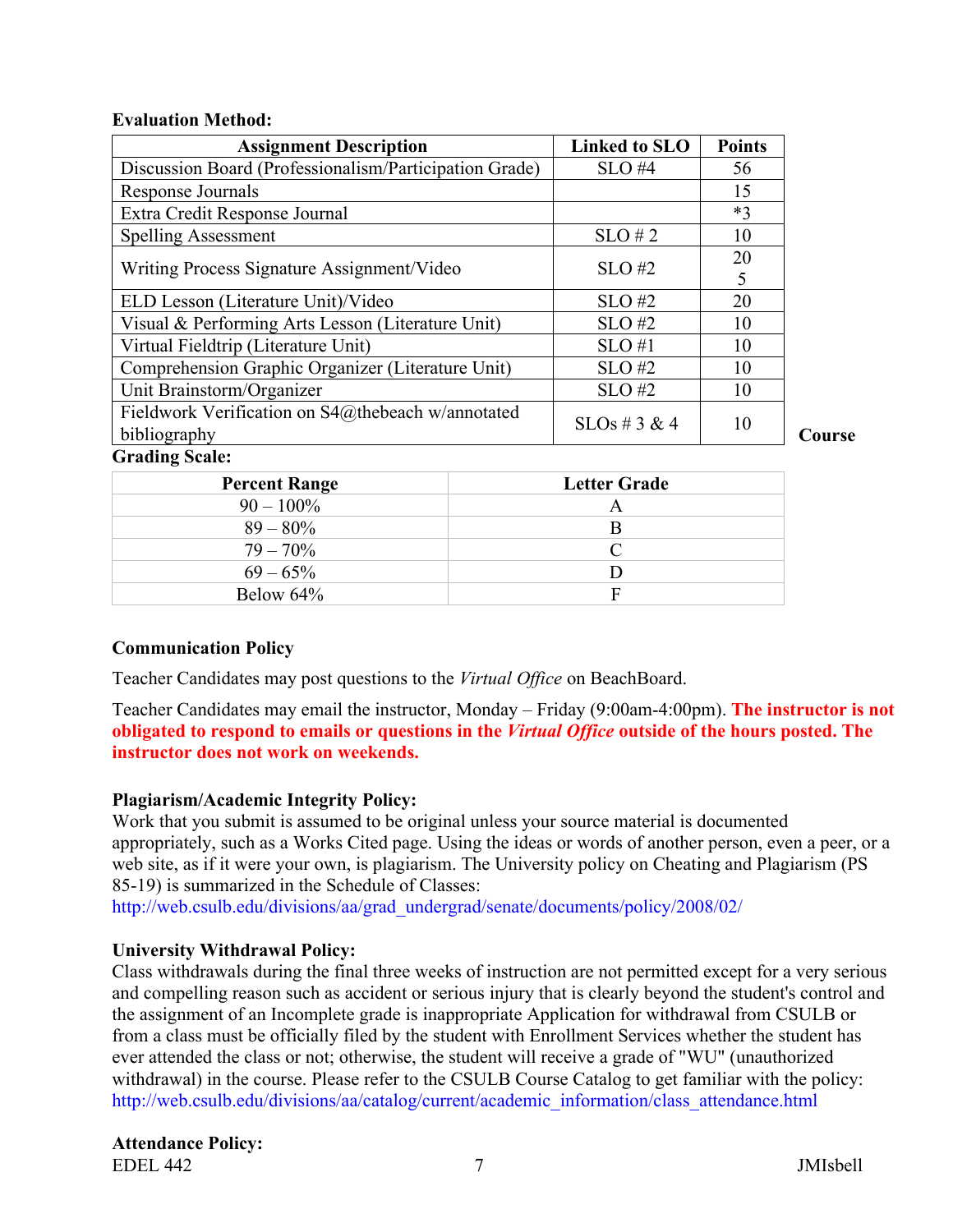Teacher Candidates are expected to visit BeachBoard a minimum of two times a week. Daily visitations to our site are encouraged. Please refer to and get familiar with the following [http://web.csulb.edu/divisions/aa/catalog/current/academic\\_information/class\\_attendance.html](https://mail.csulb.edu/owa/redir.aspx?C=yInuPJz7skStABOHcocy3SvzCSncrNIIG3PEm04769DKA2ZBK1YQj5PmzJvGSEQRG6mSXVXOtwk.&URL=http%3a%2f%2fweb.csulb.edu%2fdivisions%2faa%2fcatalog%2fcurrent%2facademic_information%2fclass_attendance.html) Excused absences will be granted only if written evidence (e.g. a doctor's written notice, a letter for jury duty, or a copy of a funeral program) is provided in a timely manner. (University Attendance Policy, PS 01-01, defines excused absences as 1) illness or injury to the student; 2) death, injury, or serious illness of an immediate family member or the like; 3) religious reasons (California Educational Code section 89320); 4) jury duty or government obligation; 5) University sanctioned or approved activities.)

#### **Teacher Candidates missing three or more posts (classes) will be advised to drop the class and retake it in a subsequent semester.**

#### **Statement Regarding Students with Disabilities**

Students with a disabilities or medical restriction who are requesting a classroom or academic accommodation should contact the Bob Murphy Access Center (BMAC) located in the Student Success Center, #110, or by phone at 562.985.5401, or via email at [BMAC@csulb.edu.](mailto:BMAC@csulb.edu) The BMAC will work with you to identify a reasonable accommodation in partnership with appropriate academic offices and medical providers. We encourage students to reach out to BMAC as soon as possible. It is the student's responsibility to notify the instructor in advance of the need for accommodation related to a universityverified disability.

**If you require accommodations, you must advise the instructor on the first day of class.** 

# **I look forward to a successful semester!**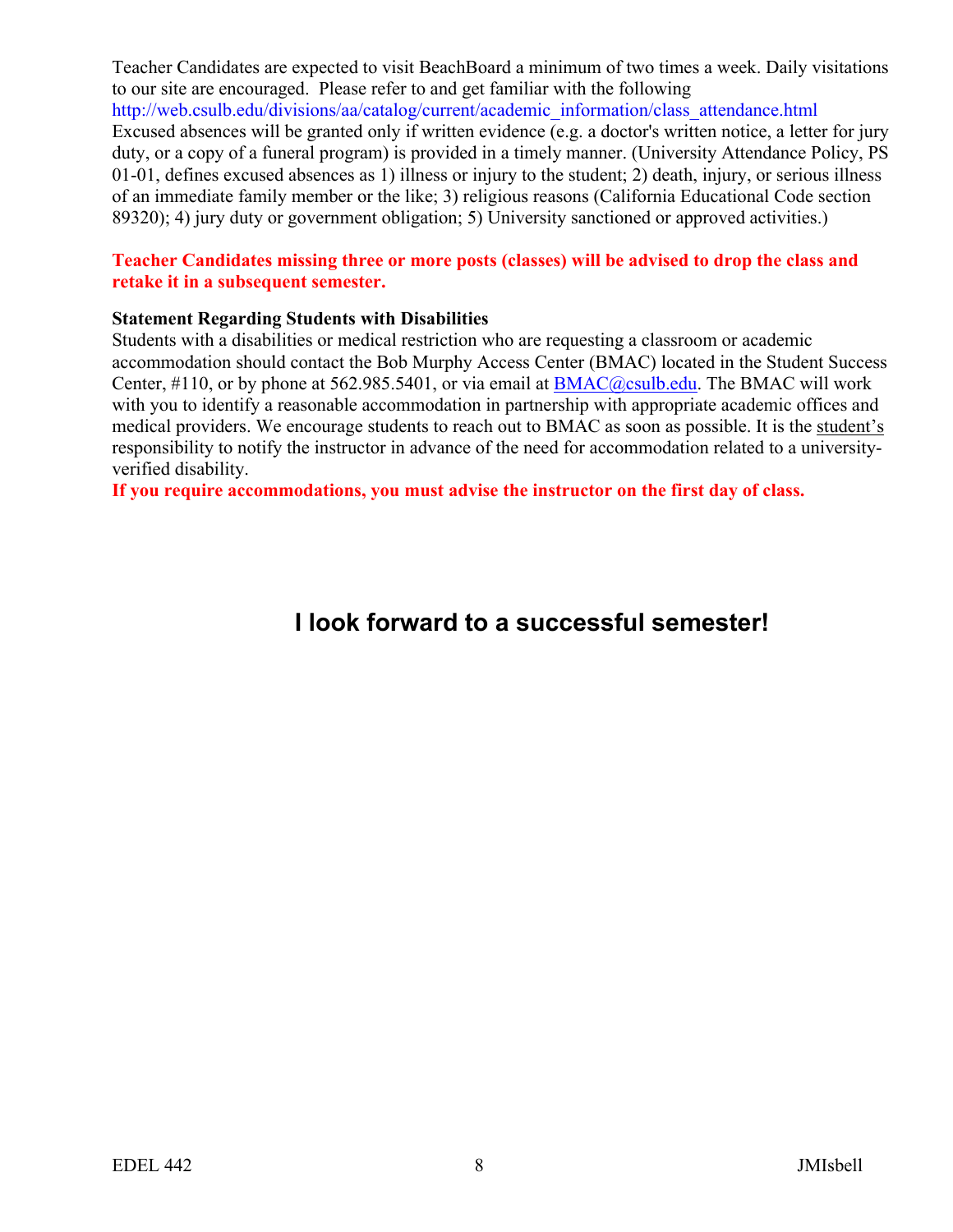# **Appendix A**



#### **Multiple Subject Credential Program**

**Signature Assignment for EDEL 442: Teaching Language Arts**

*Process Writing: Instruction, Assessment, and Reflection*

#### **Program Learning Outcome Assessed:**

#### **SLO 2**-**Lesson Implementation and Assessment**

- 1. Lesson is taught in alignment with specified standards (TPE 4.3)
- 2. Objective/Learning Target is clearly communicated to all Teacher Candidates (TPE 3.1, 3.2, 4.4)
- 3. Materials are prepared and utilized effectively (TPE 4.3)
- 4. Appropriate pacing is used to teach the lesson and monitor for student learning (TPE 1.5, 4.3, 4.4, 4.7)
- 5. A variety of questioning and active participation (overt and covert) strategies are used throughout the lesson (TPE 4.3)
- 6. The results of active participation strategies are used to adjust the instruction (TPE 1.8, 5.1, 5.2)
- 7. Teacher Candidates are engaged in self-assessment (TPE 4.5, 5.3)
- 9. Effectively implements appropriate and available technology (TPE 3.7, 3.8, 4.7, 4.8, 5.3)

#### **Alternative Assignment due to Pandemic: Directions for Teacher Candidates**

1. Each of you will be find a "student". This can be a relative, roommate, child, etc. You should communicate with your "student" to determine a mutually agreed upon schedule.

2. You will utilize your Literature Unit text for this writing assignment:

3. Then, you will take the role of "teacher" and your "student" will pretend to be the appropriate age for your text. You will record each other, using any video conferencing tool (Zoom, FaceTime, Google Duo, etc.) and post 5 minutes or less of your lessons.

4. The "teacher" and "student" will select a focus for the writing (refer to Signature Assignment PowerPoint in our Signature Assignment Content Tab).

5. The "teacher" will walk the "student" through the entire writing process: prewrite, draft, revise, edit and publish.

\* Use Writing and Language standards appropriate for your student and text.

6. Write your reflection and upload scanned copies of your "student's" writing which reflects each stage of the writing process (see below for detailed directions).

#### **1) Writing Instruction and Assessment**

Your "student" will participate in a writing process and writing assessment activity. You have two options. Please choose from the following:

**A)** A published **book** from your "student" that will be submitted for this assignment. In addition, evidence of the writing process (drafts) must be turned in.

Requirements include:

- Evidence of effective writing instructional strategies
- Applied formative, summative, and student self-assessment
- Appropriate use of available technology
- A bound or digital book
- **Prewriting**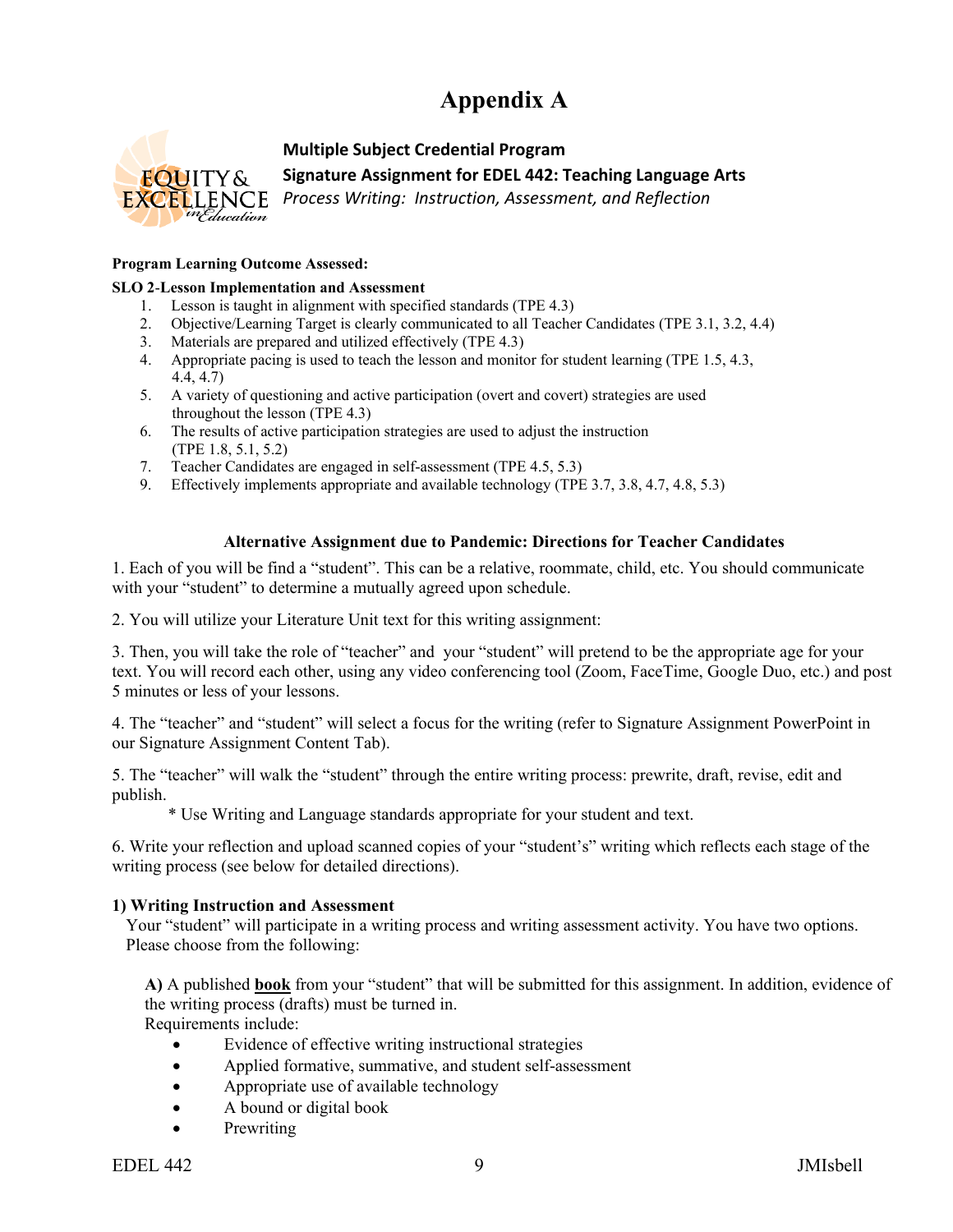- Rough drafts
- Edited piece
- Final copy of the writing (must be typed)

## *OR…*

**B)** A published **writing piece** from your "students" that will be submitted for this assignment. In addition, evidence of the writing process (drafts) must be turned in.

Requirements include:

- Evidence of effective writing instructional strategies
- Applied formative, summative, and student self-assessment
- Appropriate use of available technology
- **Prewriting**
- Drafting
- **Revising**
- Editing
- Publishing (final copy of the writing must be typed)

## **2) Reflection and assessment**

Includes formative, summative, and student self-assessment and analysis of the Writing Instruction and Assessment activity.

#### **DIRECTIONS FOR THE REFLECTION AND SELF-ASSESSMENT ESSAY:**

- To complete this assignment, write a reflective analysis about the writing instruction and assessment experience.
- Discuss the relationship between collecting and analyzing assessment data to providing instructional adaptations for your "student".
- Discuss how your experience is informed by theory and practice by making reference to your readings in the required textbook, and to RICA Content Specifications.

# **Required Expectations**

As part of this project you should provide the following: (1) an appropriate and detailed language objective, (2) clearly identified writing strategies (3) evidence of the writing process (pre-writing, drafts, revising, editing), (4) final typed copy of book or published writing and (5) reflective analysis and assessment. It is expected that you will use your discipline specific knowledge to make decisions about adaptations and generated rationale statements.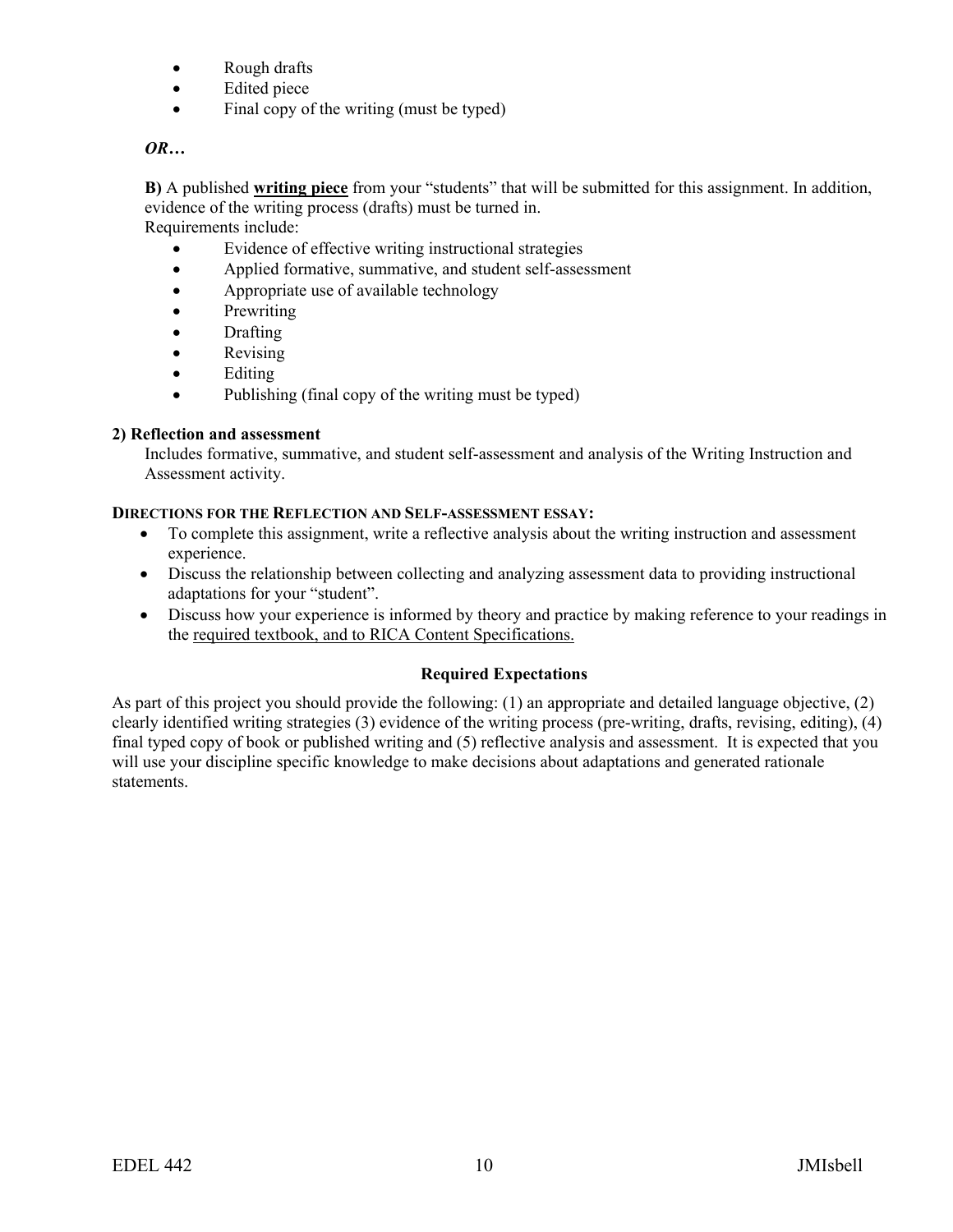| SLO <sub>2</sub><br><b>Lesson</b><br>Implementa-<br>tion and<br><b>Assessment</b><br><b>Measured</b> | $\mathbf{0} =$<br>Can't<br><b>Score</b> | $1 =$<br><b>Does Not Meet</b><br><b>Expectations</b>                                                                                               | $2 =$<br><b>Meets Some</b><br><b>Expectations</b>                                                                                                                                    | $3 =$<br><b>Meets</b><br><b>Expectations</b>                                                                                                                                                | $4 =$<br><b>Exceeds Expectations</b>                                                                                                                                                                                         |
|------------------------------------------------------------------------------------------------------|-----------------------------------------|----------------------------------------------------------------------------------------------------------------------------------------------------|--------------------------------------------------------------------------------------------------------------------------------------------------------------------------------------|---------------------------------------------------------------------------------------------------------------------------------------------------------------------------------------------|------------------------------------------------------------------------------------------------------------------------------------------------------------------------------------------------------------------------------|
| <b>Teaching</b><br><b>Objective</b><br><b>TPEs: 3.1,</b><br>3.2, 4.3, 4.4                            | Missing or<br>off-topic<br>submission   | Objective is not<br>clearly<br>communicated.                                                                                                       | Objective is<br>communicated.                                                                                                                                                        | Objective is<br>communicated.                                                                                                                                                               | <b>Objective</b> is clearly<br>communicated to students.                                                                                                                                                                     |
| 4.7                                                                                                  |                                         | Lack of critical<br>thinking and<br>participation<br>strategies<br>throughout the<br>lesson.                                                       | Provides minimal<br>critical thinking<br>questioning and<br>participation strategies<br>and/or are weakly<br>connected throughout<br>the lesson.                                     | Provides some critical<br>thinking questioning<br>strategies and some<br>effective participation<br>strategies throughout<br>lesson.                                                        | A variety of critical thinking<br>questioning strategies and<br>multiple, effective active<br>participation strategies<br>(engagement/data-gathering)<br>are used throughout lesson.                                         |
| <b>Assessment</b><br><b>TPEs: 1.8,</b><br>4.4, 4.5, 4.8,<br>5.1, 5.2                                 | Missing or<br>off-topic<br>submission   | Focus Student did<br>not self-assess<br>writing.                                                                                                   | Little evidence of<br>Focus Student self-<br>assessment on their<br>writing.                                                                                                         | Focus Student applied<br>self-assessment to their<br>writing at some point in<br>the process.                                                                                               | Focus Student engaged in self-<br>assessment.<br>Teacher used formative                                                                                                                                                      |
|                                                                                                      |                                         | Teacher used<br>assessment tools<br>and recorded data<br>inaccurately.                                                                             | Teacher used one<br>assessment tool and<br>recorded partial data<br>accurately.                                                                                                      | Teacher applied few<br>formative and<br>summative assessment<br>tools and clearly                                                                                                           | assessment tools and reporting<br>assessment data (the writing<br>process).<br>Teacher used summative                                                                                                                        |
|                                                                                                      |                                         |                                                                                                                                                    |                                                                                                                                                                                      | recorded data<br>accurately.                                                                                                                                                                | assessment to identify<br>strengths and needs.                                                                                                                                                                               |
| <b>Instructional</b><br><b>Strategies</b><br>and<br><b>Technology</b><br><b>TPEs: 3.1,</b>           | Missing or<br>off-topic<br>submission   | Writing<br>instructional<br>strategies were not<br>included.                                                                                       | Applied one writing<br>instructional strategy.                                                                                                                                       | Applied a few writing<br>instructional strategies<br>and were accurately<br>cited.                                                                                                          | Teacher applied various<br>writing instructional<br>strategies appropriately and<br>accurately cited each strategy.                                                                                                          |
| 3.7, 3.8, 4.3,<br>4.7, 4.8, 5.3<br>5.4                                                               |                                         | Recommendations<br>were<br>inconsistently, or<br>not aligned with<br>state standards or<br>assessments; no<br>technology is<br>included.           | Recommendations were<br>partially aligned with<br>state standards or<br>assessments; little to no<br>technology is included.                                                         | Recommendations were<br>aligned with state<br>standards and<br>assessments and<br>include evidence of<br>instructional<br>technology.                                                       | Recommended strategies and<br>activities were aligned with<br>state standards, available<br>technology, differentiated, and<br>developmentally appropriate.                                                                  |
| <b>Reflection</b><br>and<br><b>Application</b><br><b>TPEs: 1.8,</b><br>5.1, 5.2                      | Missing or<br>off-topic<br>submission   | Reflection<br>demonstrates<br>confusion about<br>differentiated<br>instructional<br>practice.                                                      | Reflection<br>demonstrates minimal<br>insight and/or<br>understanding of<br>differentiated<br>instructional practice.                                                                | Reflection<br>demonstrates insight<br>and/or understanding of<br>differentiated<br>instructional practice.                                                                                  | Insightful reflective analysis<br>demonstrates instructional<br>adjustments based on<br>understanding of the writing<br>process and assessment results                                                                       |
| <b>Professionalis</b><br>$\mathbf{m}$<br><b>TPE: 6.4</b>                                             | Missing                                 | Paper is<br>disorganized and<br>does not follow<br>formatting.<br>Academic<br>language is not<br>used. Frequent<br>errors throughout<br>the paper. | Paper is disorganized<br>and/or does not follow<br>formatting as stated in<br>syllabus. Academic is<br>not used. Various<br>grammar, syntax,<br>punctuation, and<br>spelling errors. | Paper is organized and<br>follows formatting as<br>stated in the syllabus.<br>Academic language is<br>used and includes<br>minimal grammar,<br>syntax, punctuation,<br>and spelling errors. | Paper is well organized (using<br>the headings and subheadings)<br>and follows formatting as<br>stated in the syllabus.<br>Academic language is used<br>and free of grammar, syntax,<br>punctuation, and spelling<br>errors. |